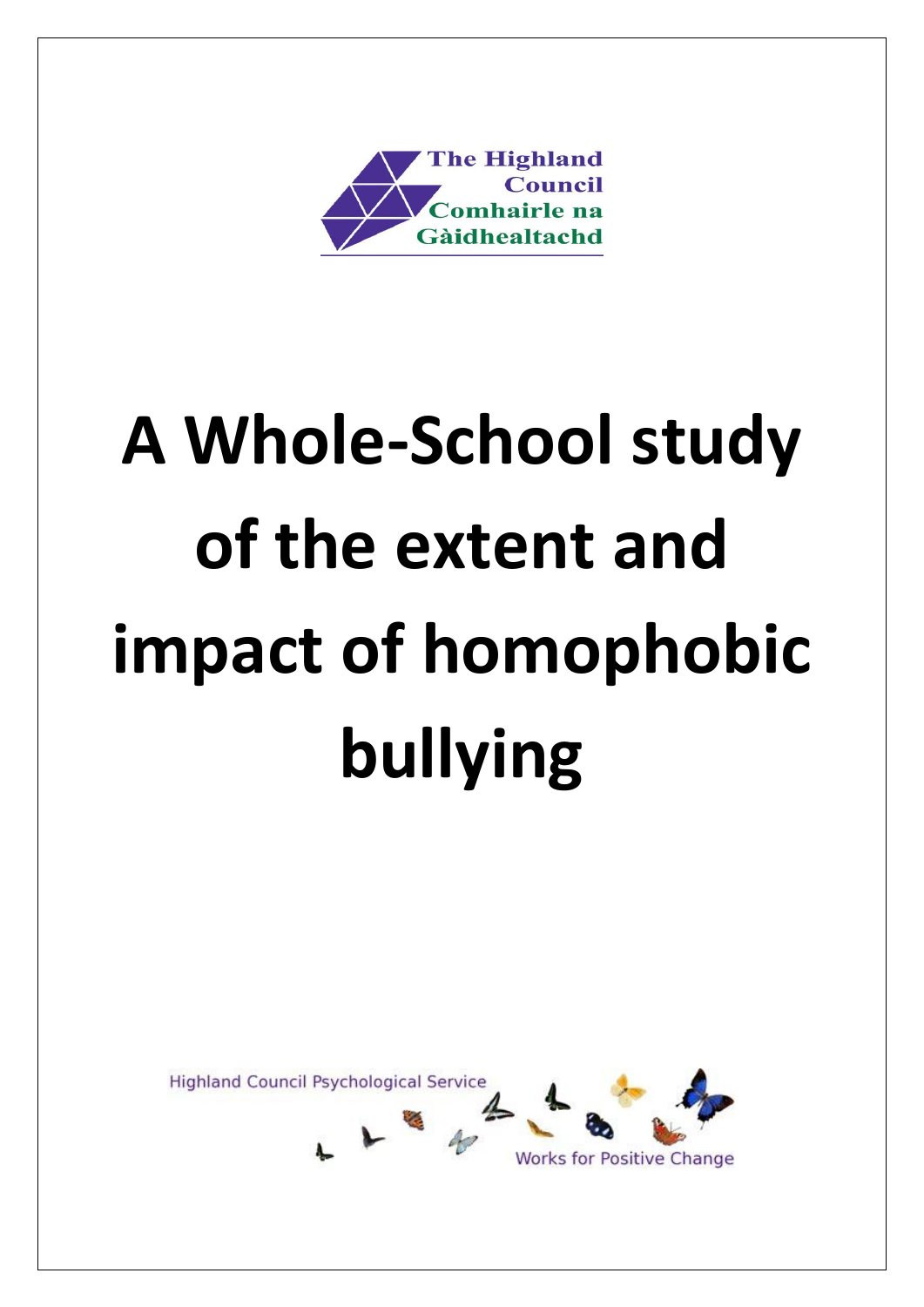# *Summary of Report*

Data and interpretations are presented from a whole secondary school survey about pupils' experiences of homophobic bullying. The aim of the survey was to explore whether and how homophobic bullying is an issue for young people in Highland and to provide some assessment of any need for intervention following from the Highland Council's duties under the Equalities Act (2010), and to inform discussions about what might need to be done.

The survey questionnaire and methods were developed in consultation with young people and school staff, and in conformity with British Psychological Society guidelines for research with vulnerable groups.

Analysis of data suggests the following summary conclusions:

- 13% of the sample said that they were currently affected by homophobic bullying at least monthly
- Young people who identified as being lesbian, gay, bisexual or transgender (LGBT) were at least three times more likely than others to experience homophobic bullying
- However, of those young people currently experiencing homophobic bullying, threequarters are heterosexual, and three-quarters are boys.
- Vulnerable groups include almost anyone, particularly boys, openly LGBT young people and young people who do not behave according to gender stereotypes. Homophobic bullying happens as a result of attitudes about sexual minorities, and about gender, but also because it seems to be an effective way of bullying anyone.
- 24% of all young people could identify at least one adverse consequence to themselves as a result of homophobic bullying. This included young people not directly bullied themselves.
- Nearly 7% of the whole school sample reported a major consequence to themselves, such as using alcohol, drugs, or self-harm and suicide attempts
- Most of these young people were not LGBT, though LGBT young people had a higher risk of major adverse consequences of homophobic bullying.
- 44% of the sample could remember homophobic bullying occurring in Primary School
- Homophobic bullying can occur almost anywhere, with higher frequency in unsupervised locations, but also in classes, suggesting promising scope for intervention. Break and online/phone were the most identified areas.
- There is a complex pattern of attitudes towards using the word "gay" as a negative adjective, suggesting that intervention in this area needs to be carefully thought out.

Some suggestions for steps to be taken are made in conclusion, reflecting the richness and complexity of these findings, and the need for careful and sensitive interpretation.

We thank the young people and their teachers for their thoughtful and honest participation.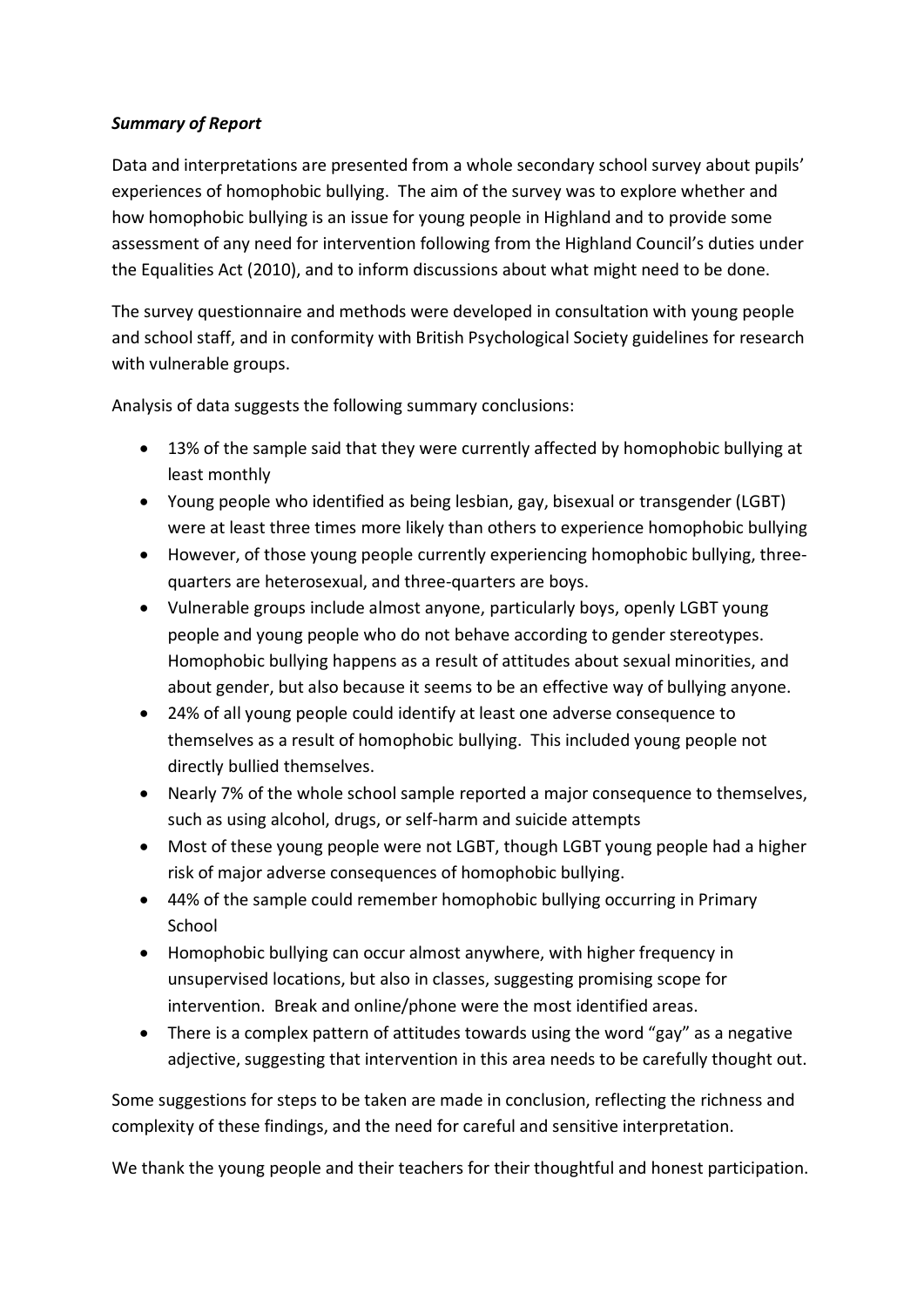#### *Why was this work done?*

The Equalities Act (2010) places specific duties on local authorities to address prejudicebased disadvantage related to particular protected characteristics, including sexual orientation. The international literature suggests that homophobic bullying is widespread and can have significant effects on the well-being of young people, whether they are in a sexual minority or not. We wanted to understand the situation in Highland so as to make sure any steps proposed were both justified in terms of evidence of need and also tailored to our specific context.

# *Who did we ask about homophobic bullying?*

We asked a whole secondary school to complete a questionnaire about homophobic bullying, having obtained informed consent following British Psychological Society Guidelines for research with vulnerable groups. Careful consultation with the Executive of Highland Youth Voice, and with Pupil Support staff informed questionnaire design and implementation, and follow up care was provided if needed by school staff and educational psychologists. Data was collected in Autumn 2013 as part of the evidence gathering for a revised Council bullying policy.

There were 335 responses, spread evenly across year groups. Young people provided information about their gender, whether they had any lesbian, gay, bisexual or transgender (LGBT) friends and (if they wished to tell us) whether they were LGBT themselves. Table 1 shows the percentage distributions:

| Male | Female | Did not say | With LGBT | <b>LGBT</b> |  |
|------|--------|-------------|-----------|-------------|--|
|      |        |             | friend    | themselves  |  |
| 55%  | 43%    | 2%          | 27%       | 4%          |  |

Table 1. Percentage breakdown of various aspects of the whole sample

There is thus a good gender balance in the sample. It is a heartening piece of data that over a quarter of young people could identify an LGBT friend, since it implies that at least some sexual minority youth have a supportive network of people happy to own them as friends.

Results are reported below, mostly as percentages. Where differences are mentioned between groups, these are always statistically significant unless otherwise stated. Statistical technicalities (tests used, p value, etc) are omitted for clarity, but available on request.

# *DOES homophobic bullying happen?*

It does. Estimates of how much depend on how the question is asked. With a direct prompt, about 34% of the sample said they had no lifetime to date awareness of homophobic bullying ever happening in school, with 61% able to recall incidents having happened (not everyone answered the question).

In terms of present day experience, **4%** of the sample said they themselves were affected *daily*, with **13%** being affected at least monthly. The figure is slightly higher when we ask if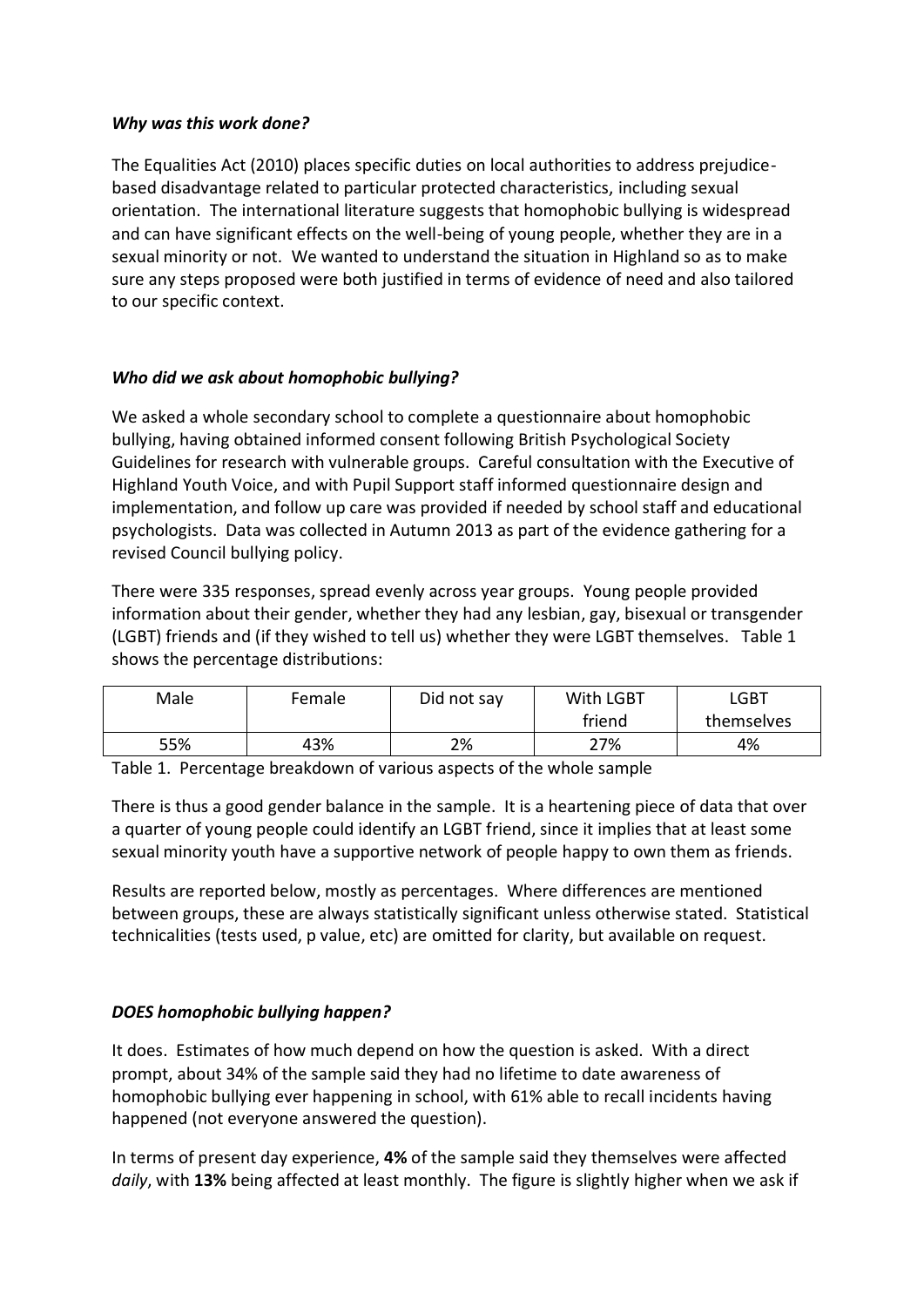



Figure 1. Percentage responses to the question as to how often young people, or their friends experience homophobic bullying.

Another way to gain an estimate is to ask indirectly about adverse consequences, of which more later. Here, **24%** identied at least one adverse consequence of homophobic bullying for themselves at some point in their lives.

So we can say that, in this whole school sample, about **13%** were currently experiencing homophobic bullying, and just under a **quarter** have experienced some kind of harm as a result of homophobic bullying, whether now or in the past.

# *WHERE does homophobic bullying happen?*

We asked young people to tell us where homophobic bullying happens, across a range of possible locations. The percentages of young people identifying particular places are presented in Table 1 (please note these do not sum to 100 as young people could indicate more than one location).

|    |    |    |         | Class   Break   Dining   Corridor   PE   Bus   Home   Online/phone   Community   None |  |
|----|----|----|---------|---------------------------------------------------------------------------------------|--|
| 43 | 13 | 34 | $19$ 21 | 40                                                                                    |  |

Table 1. Percentages of sample identifying different locations for homophobic bullying

The three highest locations are unsurprisingly those with least adult presence – break, corridor and online/phone. However, it is notable that **a quarter** of the young people identify *classes* as a location, and 19% identifying *PE* in particular. Given these are locations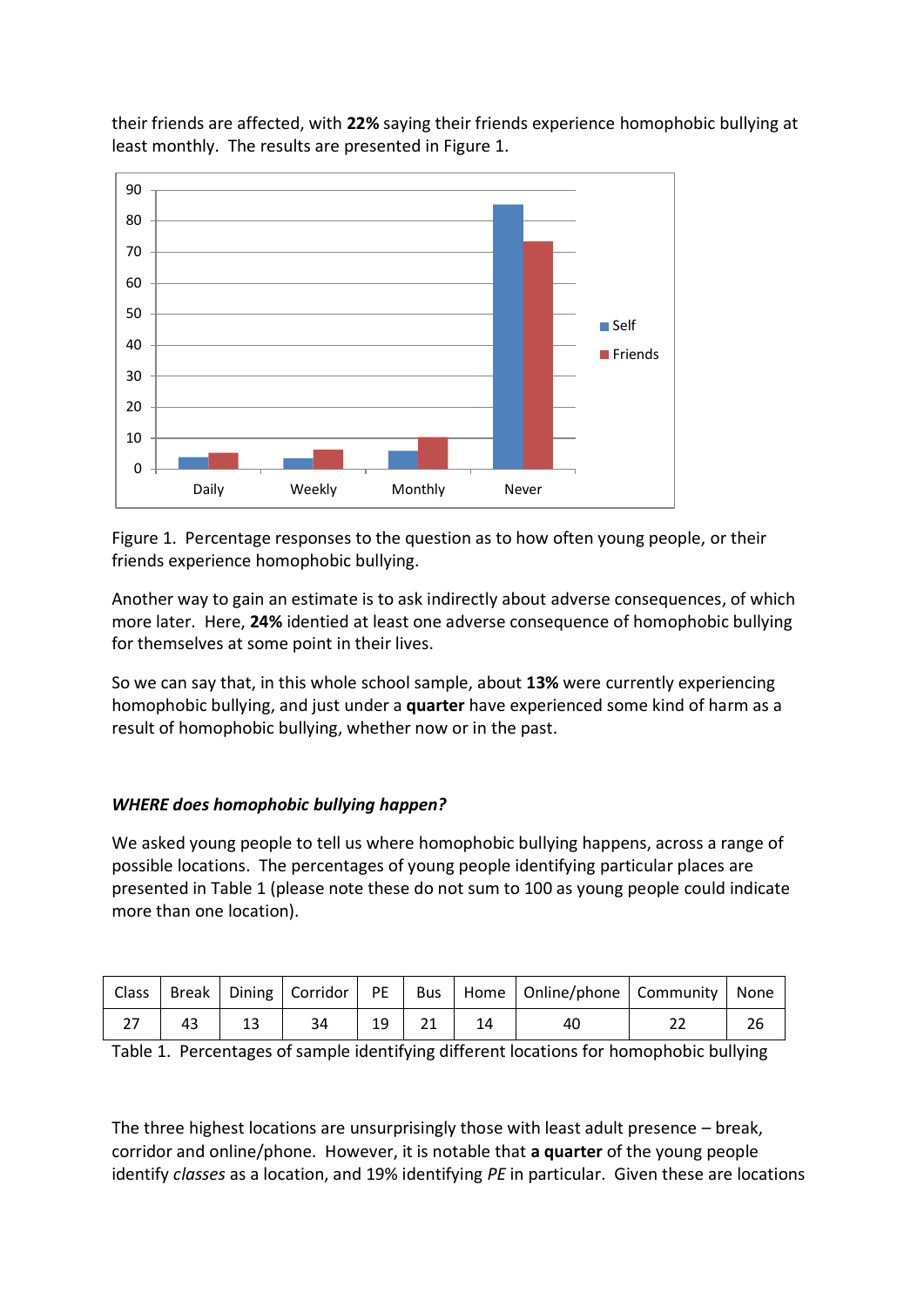where adult supervision is more available, there may be promising possibilities for intervention.

# *WHEN does homophobic bullying happen?*

It could be a natural assumption that sexual orientation only really becomes relevant and understood during adolescence and thus that younger children may not be affected by homophobic bullying. Our sample provides clear evidence that this is not the case. We asked young people when were their first memories of homophobic bullying happening in school. The responses are shown in Figure 2.

The data suggests that **44%** of the entire sample have a first memory of homophobic bullying occurring in *primary school* (this does not mean they were either targets or perpetrators themselves of course). The peak of first incidence is during P4-P6, but 3% could remember homophobic bullying in P3 or earlier, which if nothing else is evidence of impact since these respondents are recalling now in secondary school. About 9% of the young people had a first memory in S1, suggesting the transition time is important.



Figure 2. Percentage of ages of first memory of homophobic bullying

# *Who is affected?*

It could also be an assumption that homophobic bullying is simply the bullying of lesbian, gay, bisexual and transgender people and that it happens because of negative attitudes to sexual minorities. The picture found here is more complex.

The data show that being LGBT does sharply increase one's risk of experiencing homophobic bullying, though being the friend of someone who is LGBT does not (the small differences below for this latter group are not statistically significant). Figure 3 presents the comparative percentages of how often young people are affected.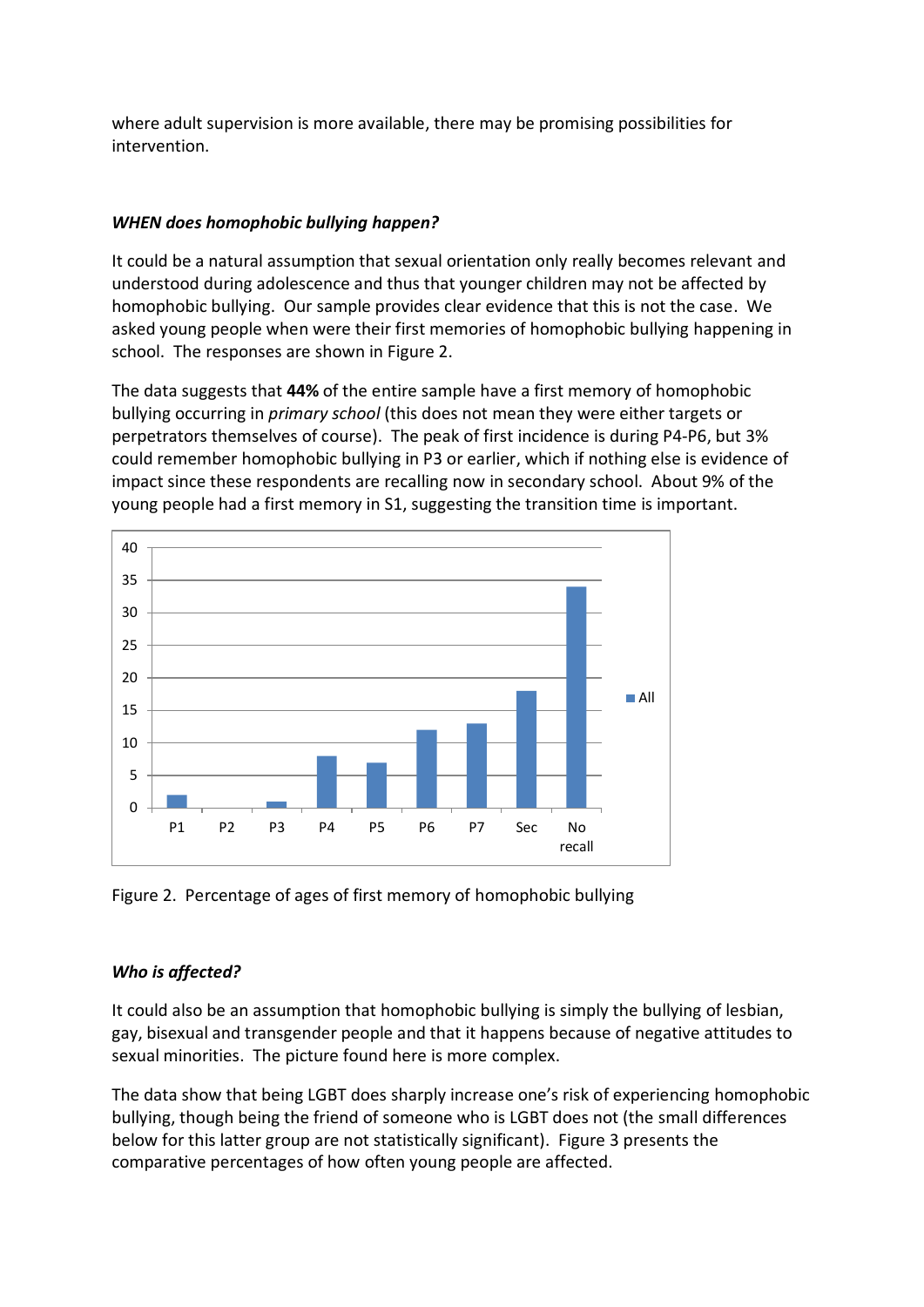Encouragingly, **46%** of LGBT young people told us that they were never affected by homophobic bullying. However, one can see that the risk of daily harassment is considerably higher. Some of this may be that LGBT young people are more likely to attribute bullying to their sexual orientation, but this is unlikely to account for all of the disparity. In terms of risk, LGBT youth are at least three times more likely to be bullied than non-minority young people, and it can also be seen that, if bullied, this is more likely to be intensive.



Figure 3. Percentages of whole sample and of LGBT young people, and their friends affected by homophobic bullying

Another way of looking at this data is to ask about the sexual orientation of those who experience homophobic bullying. Figure 4 shows this breakdown, below. The data suggest that **three-quarters** of those currently experiencing homophobic bullying identify as *heterosexual*. This proportion swamps any error resulting from being either unwilling to identify otherwise or not yet sure. There is also a gender pattern, illustrated in Figure 5.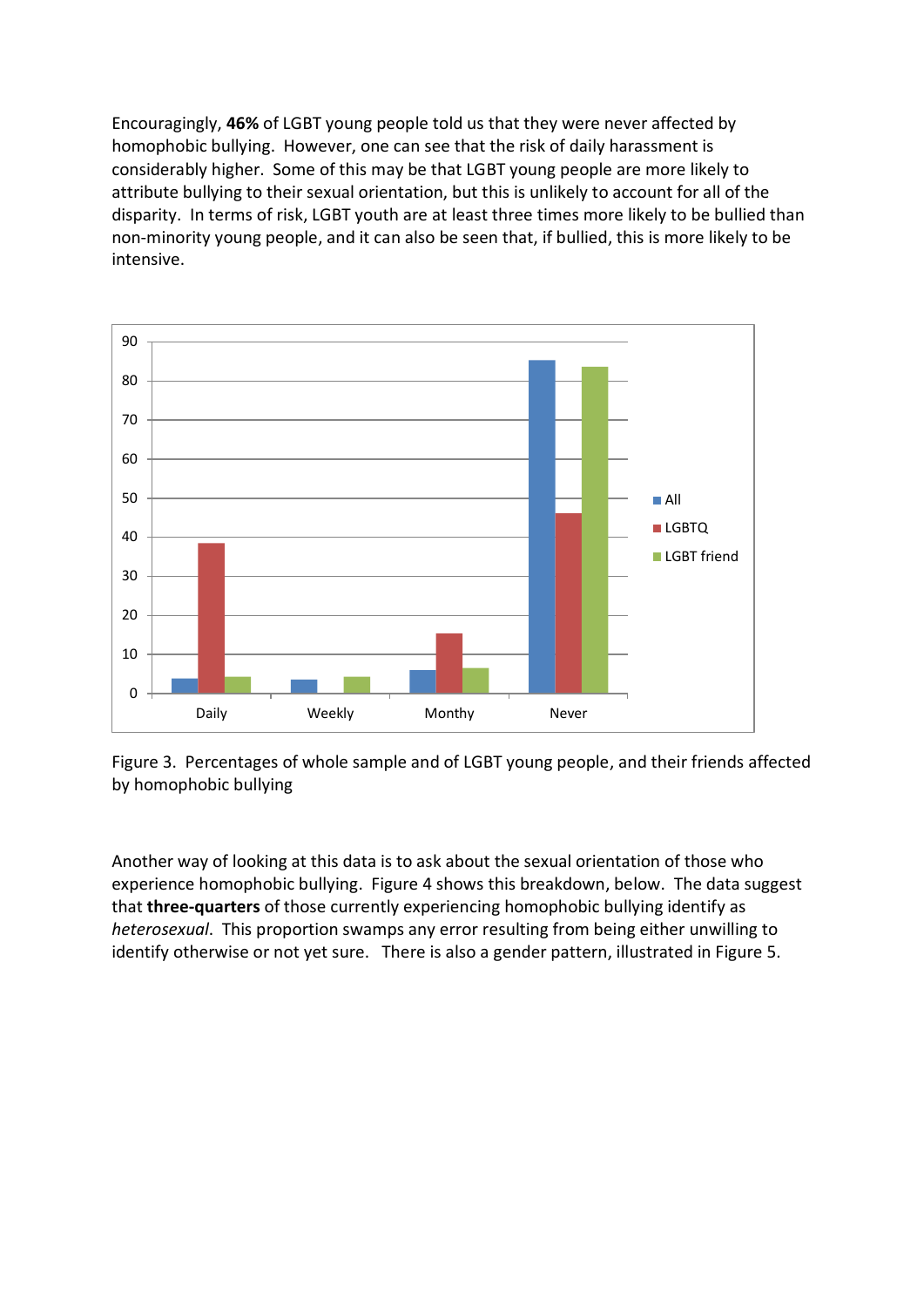

Figure 4. Declared sexual orientation of young people affected by homophobic bullying





Homophobic bullying does have an impact on girls, with **7%** of all girls reporting they are affected by it at least monthly. But out of those who are currently affected, **three-quarters** are boys.

If nothing else, these results show that homophobic bullying is a complex phenomenon involving a variety of processes. Being LGBT increases one's risk of experiencing homophobic bullying, but does not make it inevitable. Most people experiencing homophobic bullying are not identified in a sexual minority, nor are they friends of those who do, and boys are at higher risk than girls.

From an equalities perspective, homophobic bullying thus seems to involve factors connected both to gender and to sexual orientation.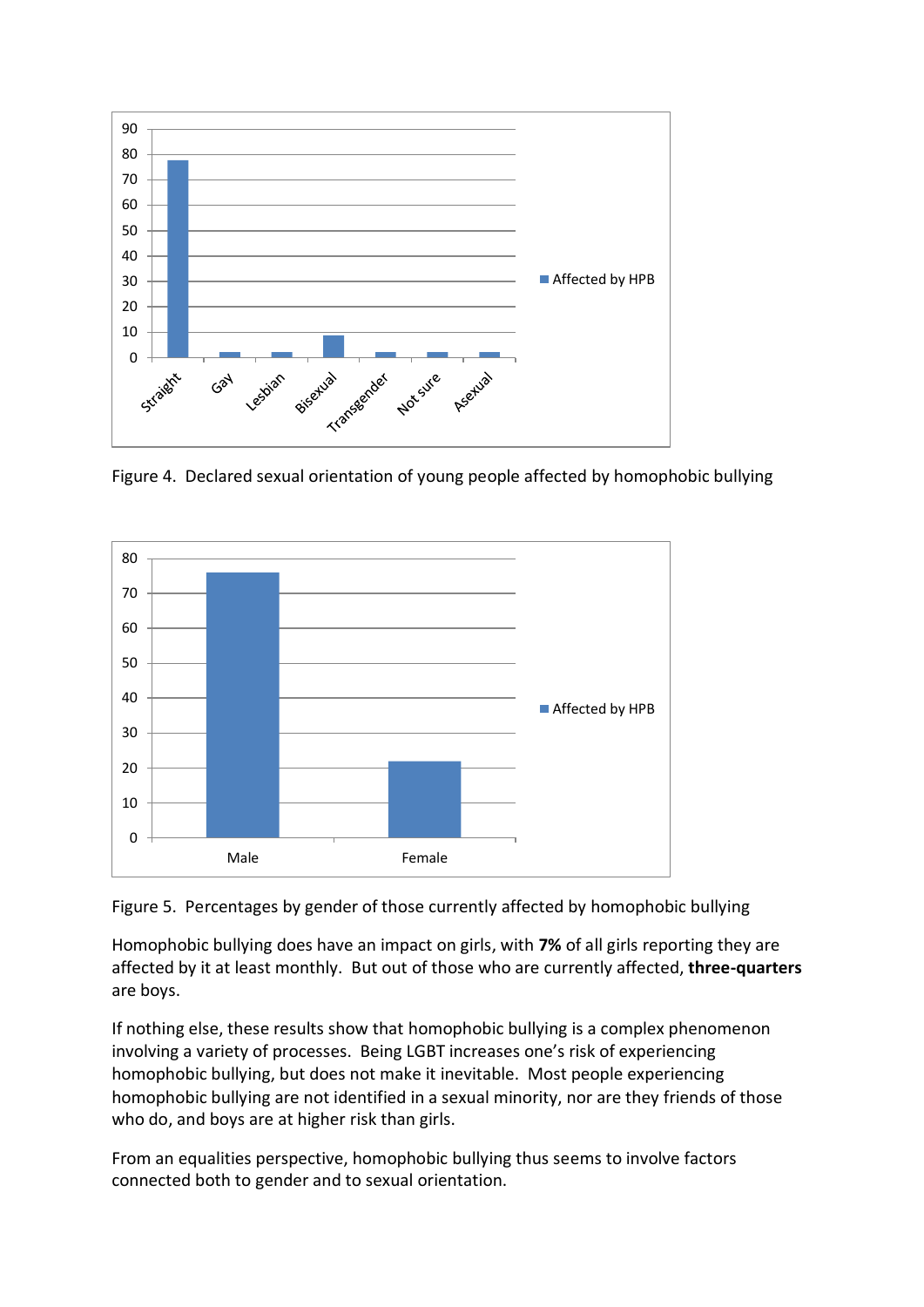#### *So who is vulnerable?*

To clarify these issues, we also asked the young people "who in your school has experienced homophobic bullying?" and offered a range of categories (based on the international literature) for them to select as many as they wished. The responses are presented in Figure 6, both from the whole group and from those who said they were currently experiencing homophobic bullying.



Figure 6. Percentage responses to question as to who is vulnerable to homophobic bullying, both by whole sample and by those currently affected by homophobic bullying.

Just to be clear, these data do not represent risk directly. If 24% of young people said that girls are vulnerable to homophobic bullying, this does not mean that 24% of girls are vulnerable, or that a girl has a 24% chance of experiencing homophobic bullying. But the responses do give a rough idea of relative risks for different groups, in terms of young people's memories of what happens.

The most nominated category was "people who might be LGBT", with 45% of young people selecting this, and the second most nominated being "people who are openly LGBT", at 34%. This requires some careful interpretation. It might seem puzzling that people who are openly LGBT are less vulnerable to homophobic bullying than those who "might be" LGBT. Why is this? It could be that some openly LGBT young people have enough confidence in themselves and/or a sufficiently protective friendship group to be able to deflect bullying. However, this cannot be an entire explanation, since we know from the incidence data that LGBT young people have an increased risk of experiencing homophobic bullying.

The finding is consistent with a recent Stonewall survey of teachers' perceptions. It begs the question of how that "might be" judgement is made by young people, a question that may be partially resolved by some of the other responses to our survey.

For we also find that groups of people who are not "typical" boys or girls are also vulnerable. This signal strengthens if one looks at the responses of those currently affected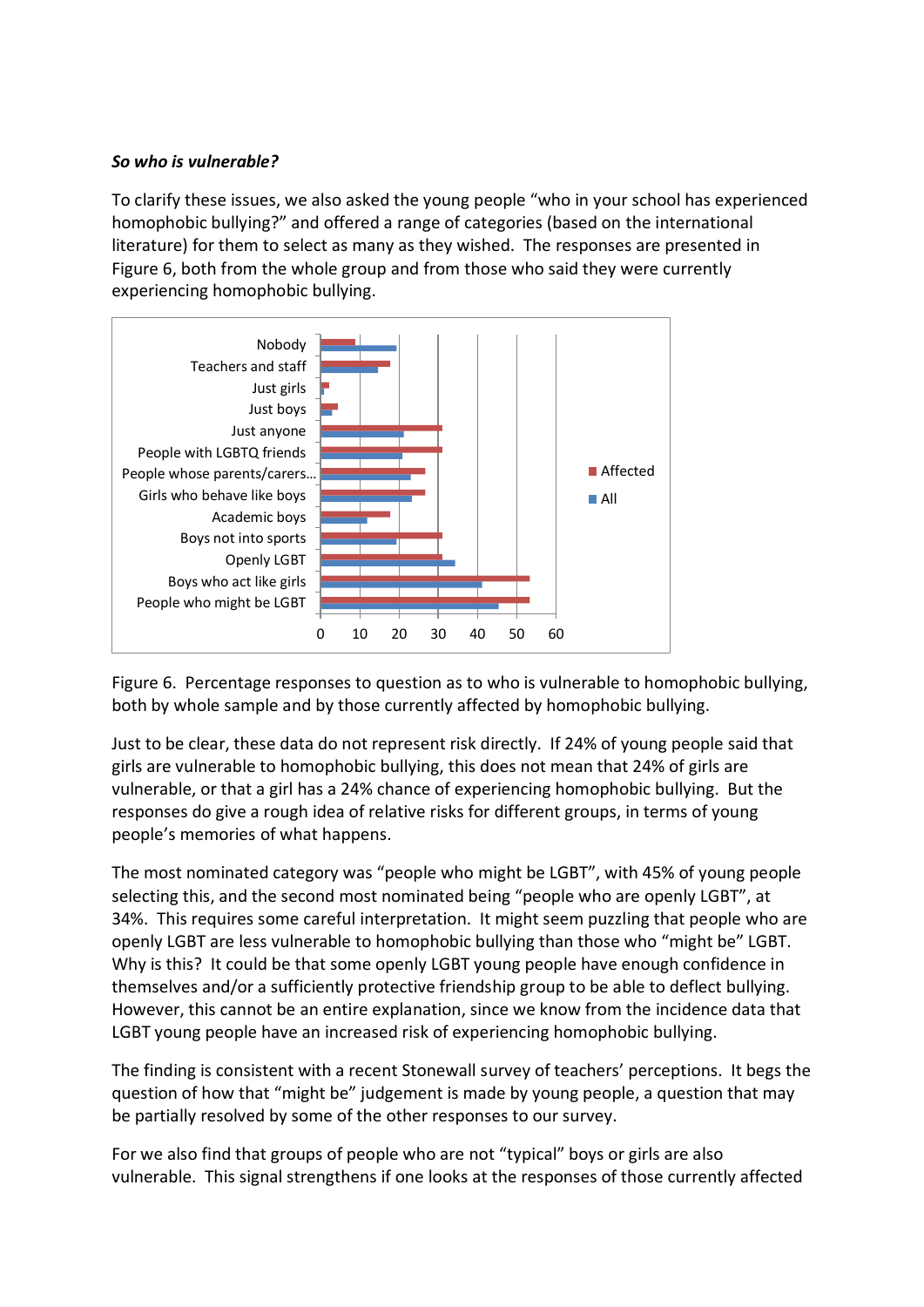by homophobic bullying (most of whom are heterosexual). Over half of these say that "boys who behave like girls", or who are academic or not sporty, experience homophobic bullying. The proportion identifying "girls who behave like boys" also rises, and almost a **third** of these respondents think that "just anyone" can be subject to homophobic bullying.

So perhaps the groups most vulnerable to homophobic bullying are boys who do not behave as boys typically "should" – including being into study or not into sports, or being attracted to other boys – and also girls who are similarly not sufficiently stereotypically feminine.

It should be noted that **15%** of the young people said that teachers or other school staff had experienced homophobic bullying. This is an issue that merits further research and followup.

# *What is the impact of homophobic bullying?*

We asked young people whether they had experienced any of a range of consequences as a result of homophobic bullying. The percentage responses are presented in Table 2.

| Impact                  | Doing<br>less<br>well at<br>work | <b>Staying</b><br>away from<br>school | Hiding | Moving<br>school | <b>Bullying</b><br>someone<br>else | <b>Getting</b><br>into<br>fights | Falling<br>out<br>with<br>friends |
|-------------------------|----------------------------------|---------------------------------------|--------|------------------|------------------------------------|----------------------------------|-----------------------------------|
| Percentage<br>of sample | 4                                |                                       |        | 3                |                                    |                                  | 10                                |

| Impact                  | Fall out<br>with<br>parents | Feel<br>embarrassed | Feel<br>guilty | Feel<br>depressed | Have<br>bad<br>thoughts<br>about<br>the<br>future | No<br>impact |
|-------------------------|-----------------------------|---------------------|----------------|-------------------|---------------------------------------------------|--------------|
| Percentage<br>of sample | 5                           | 10                  | 4              | 10                | 7                                                 | 64           |

| Impact                  | <b>Drink</b><br>alcohol | Take drugs | Become | Self harm | Consider<br>suicide | Attempt<br>suicide |
|-------------------------|-------------------------|------------|--------|-----------|---------------------|--------------------|
| Percentage<br>of sample |                         |            |        |           |                     |                    |

Table 2. Percentages of young people reporting personal consequences as a result of homophobic bullying

Most young people ticked no consequences, but others ticked several or many. In all, **24%** of the sample identified at least one adverse consequence. Looking at "major"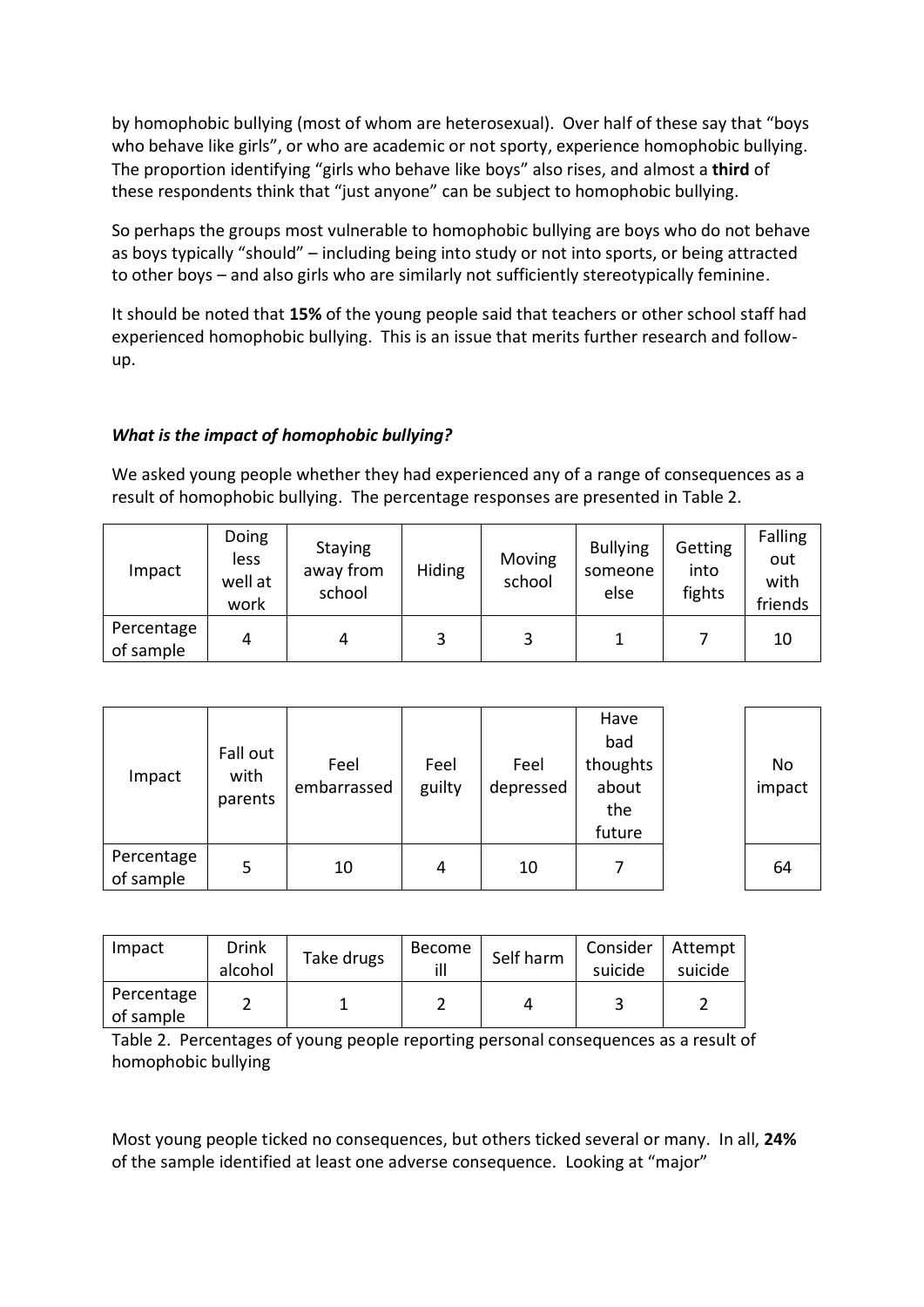consequences, such as alcohol or drug use, self-harm or suicidal thoughts or attempts, **7%** of young people identified at least one of these, as a consequence of homophobic bullying.

There is some evidence of resilience in the population, since 29% of those who said they were bullied at least monthly did not identify an adverse consequence. However, we should note the converse – 71% of those currently on the receiving end of homophobic bullying could identify one of these non-trivial harms as a result.

In addition, as many as **49%** of those who said they had experienced an adverse consequence of homophobic bullying were *not* currently being bullied. The consequences could refer either to past incidents, or to the effects of living in an environment where homophobic bullying happens. For example, where homophobia is used to make sure boys act like boys, this will result in anxiety for many more boys than are actually bullied. This is supported by the fact that 32% of those who are not themselves currently bullied, but whose friends are, identify an adverse consequence to themselves, although being a friend of an LGBT young person does not increase chances of an adverse consequence.

Finally, we can ask whether consequences are evenly spread – does everyone have one or two, or are there people with many more? The median number of consequences for those identifying any is 2.5, with some young people identifying up to 18. Figure 7 shows the range of responses:



Figure 7: Numbers of consequences reported by young people who identified adverse consequences to themselves

It can be seen that for most, there are "only" a few consequences, but for a significant number of young people, not all of whom are directly affected, the cumulative impact of homophobic bullying is considerable.

This point is strengthened if we distinguish "minor" consequences (the first two rows of Table 2) from "major ones, such as drug use and self-harm. Most of the young people who reported adverse consequences experienced "only" minor ones, although we should recognise that even one or two of these can have a significant impact on well-being.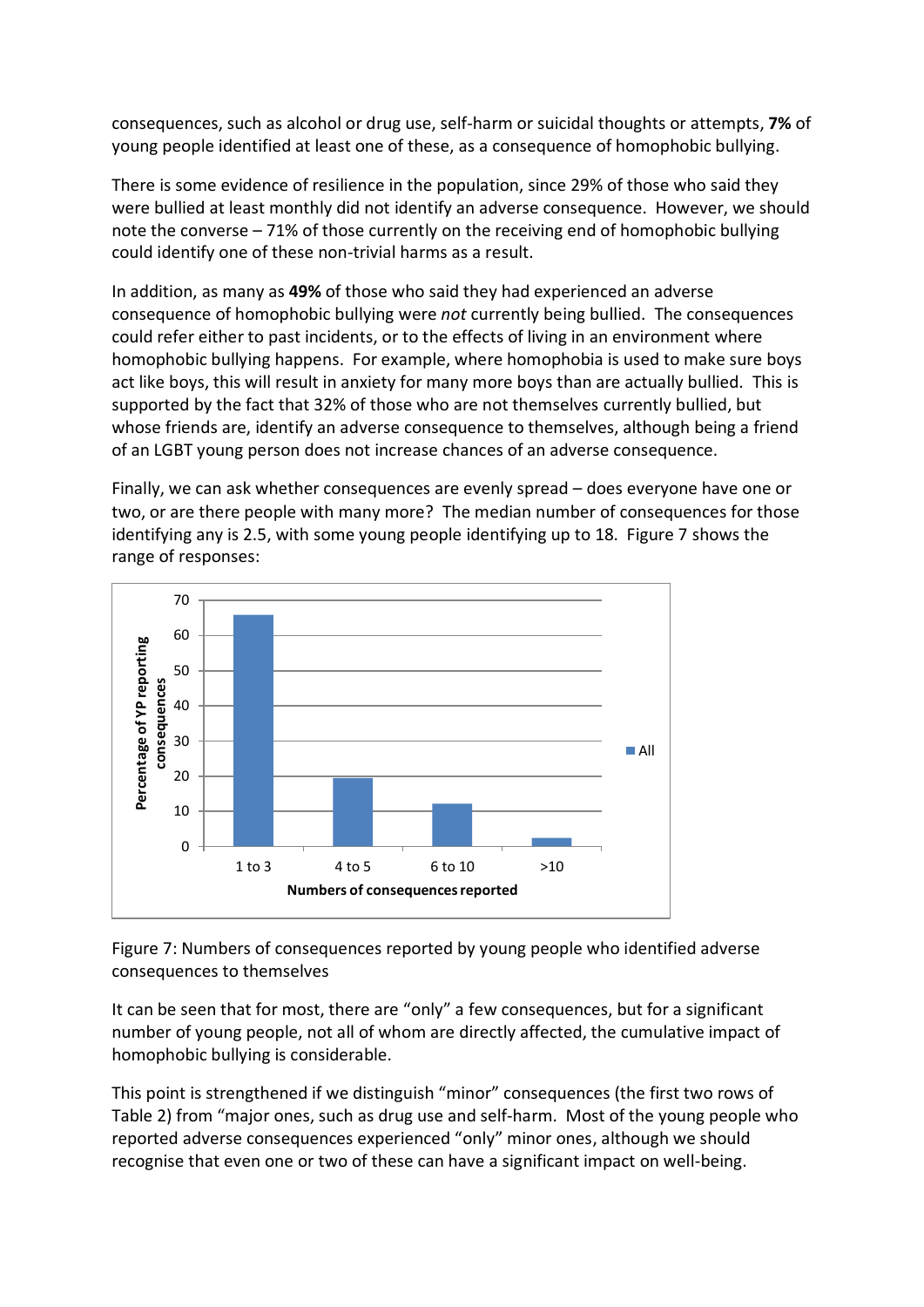However, 7**%** of the *whole* school sample reported a major consequence to themselves as a result of homophobic bullying. One wonders, and further research could show, how much of the general incidence of these major consequences is accounted for by homophobic bullying. The proportion rises to 38% if one just considers LGBT young people, which is not hard to understand if one reflects that LGBT young people are more likely to experience homophobic bullying, and also that being in a situation where homophobic bullying happens at all would be likely to be more harmful to LGBT individuals. Figure 8 puts this into a whole population context. It shows that the majority of those reporting a major adverse consequence to themselves as a result of homophobic bullying are not LGBT, but also that many are.

The picture is therefore similar for the incidence of homophobic bullying. At the individual level, risk increases significantly if one is LGBT, while at the population level, most of those affected adversely by homophobic bullying are not LGBT.



Figure 8. Reported sexual orientation of young people identifying at least one major consequence of homophobic bullying to themselves.

#### The "g" word

We asked the young people their views on whether using the word "gay" as a negative adjective – "those trainers are really gay", etc – is never, always or sometimes wrong. Percentage responses are shown in Figure 9, for the whole sample, for LGBT young people, and for those currently experiencing homophobic bullying.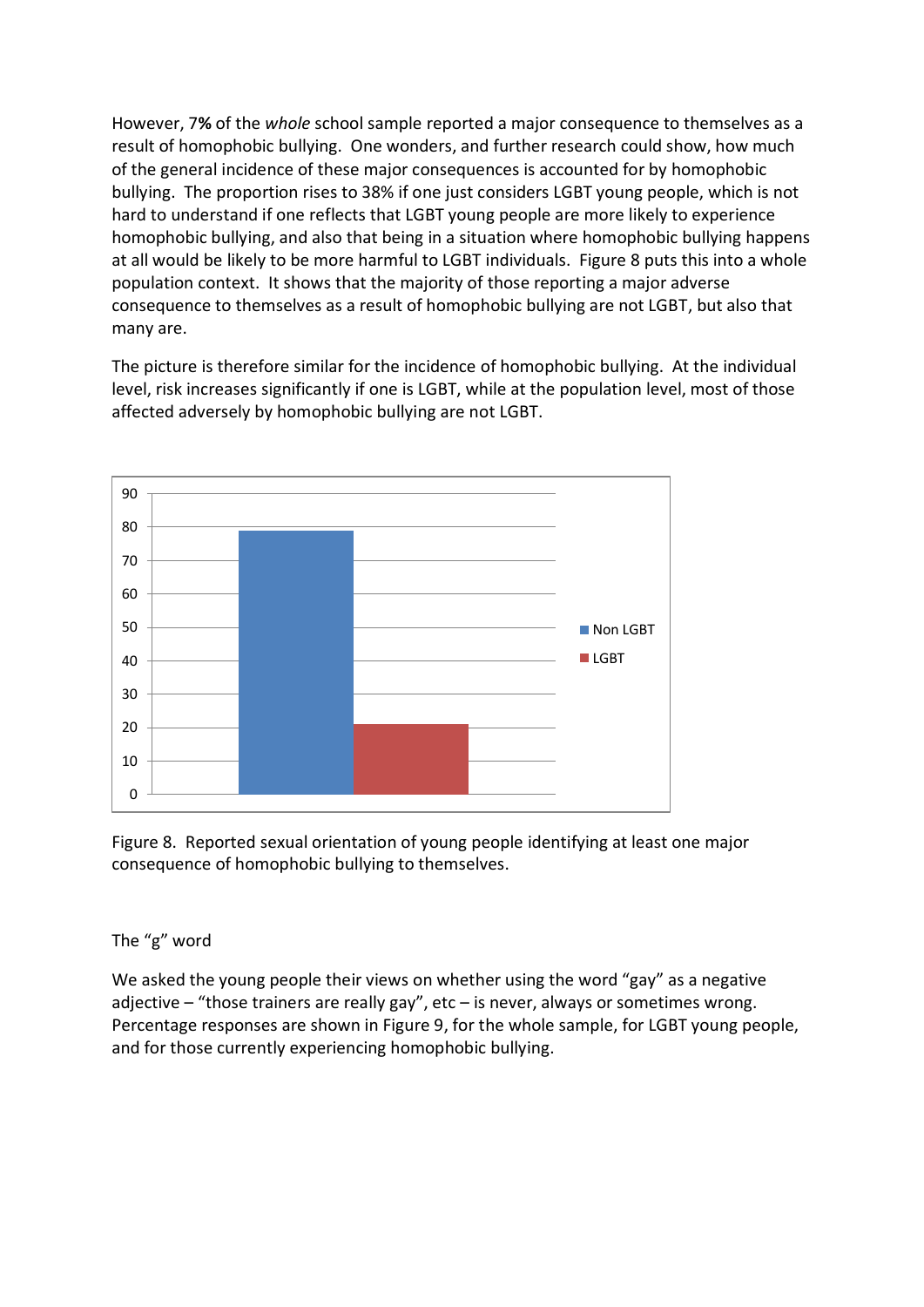

Figure 9. Percentage responses by different groups to the question, "Do you think using the word 'gay' to describe something bad is wrong?"

Among the whole sample, just under a third thought this use of "gay" was definitely wrong, and about half felt it depends on circumstance. Only a small minority thought it was definitely not wrong. Looking at LGBT young people, there is a puzzling difference that they were more likely to say that it is definitely not wrong to use the word in this way. A similar, and also statistically significant difference, is seen for those currently experiencing homophobic bullying.

Interpretation of these findings will need to be left as an open question here. It could be that LGBT young people are genuinely less likely to be bothered by this use of "gay", or it could be that they have simply got inured to it. The data cannot distinguish, and the sample size is small. However, one conclusion is that intervention in this area needs some careful thought and dialogue with the young people.

# *WHY does homophobic bullying happen?*

The numerical data give some clues as to the mechanisms and drivers behind homophobic bullying. We also asked the young people an open question, "in your opinion, what are the reasons why you think homophobic bullying happens?" There was a wide range of, sometimes very frank and honest, responses which indicate that drivers for homophobic bullying include:

- Attitudes, emotions and opinions about sexual minorities
- Any differences can be addressed using homophobic bullying
- Especially boys or girls not behaving as they "should"
- It is an effective way to bully anyone
- Benefits to the perpetrator
	- o Looking good, or providing entertainment
	- o Dealing with feelings of insecurity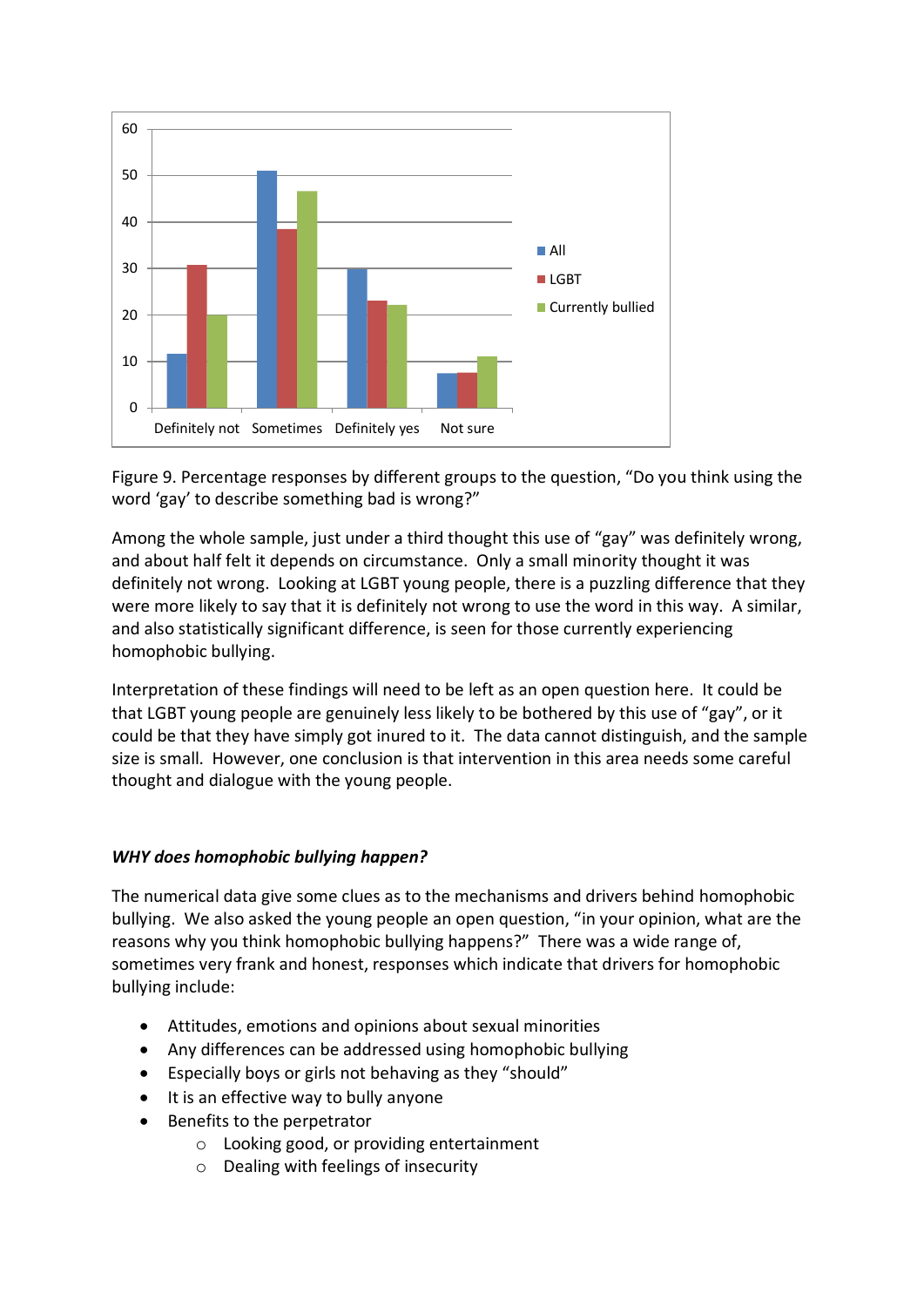These are illustrated at some length below, with examples, not simply because these are the real voices of young people, but also because they give some insight into the kinds of interventions that may help.

#### *Attitudes and opinions about sexual minorities*

This was the most frequent reason suggested. Attitudes expressed, or more commonly imputed to others, included that being gay is morally wrong or not normal. For example:

*Gays and bisexuals aren't normal, there is a reason why there is just man and woman.*

*I think it's because people think it's weird.*

*A lot of people just are not used to gay people and will dislike or make fun of anything that isn't considered normal.*

*People think that [being LGBT] is wrong. In some cultures people can be what they are.*

Other suggestions include that people don't realise how hurtful HPB can be, or that people who bully are immature or ignorant about sexuality.

# *Differences not to do with orientation*

By contrast, 60 responses suggested that HPB is not always to do with sexual orientation per se. Young people can be targets just by being different in any way, and HPB is an effective way to target them. For example:

*For being different, an excuse to pick on someone*

*If someone just doesn't like another person/group they will just make comments about them and spread things about them*

*Because you might like stuff that other people don't*

A subset of responses point to HPB as a way of policing gender – being directed at anyone who is not sufficiently masculine (8 responses):

*Because boys/girls are expected to behave in a certain way and because someone might change their actions*

*If boys (mainly) take more care in doing their hair or putting on nice clothes to look better*

*If someone is generally 'gay'*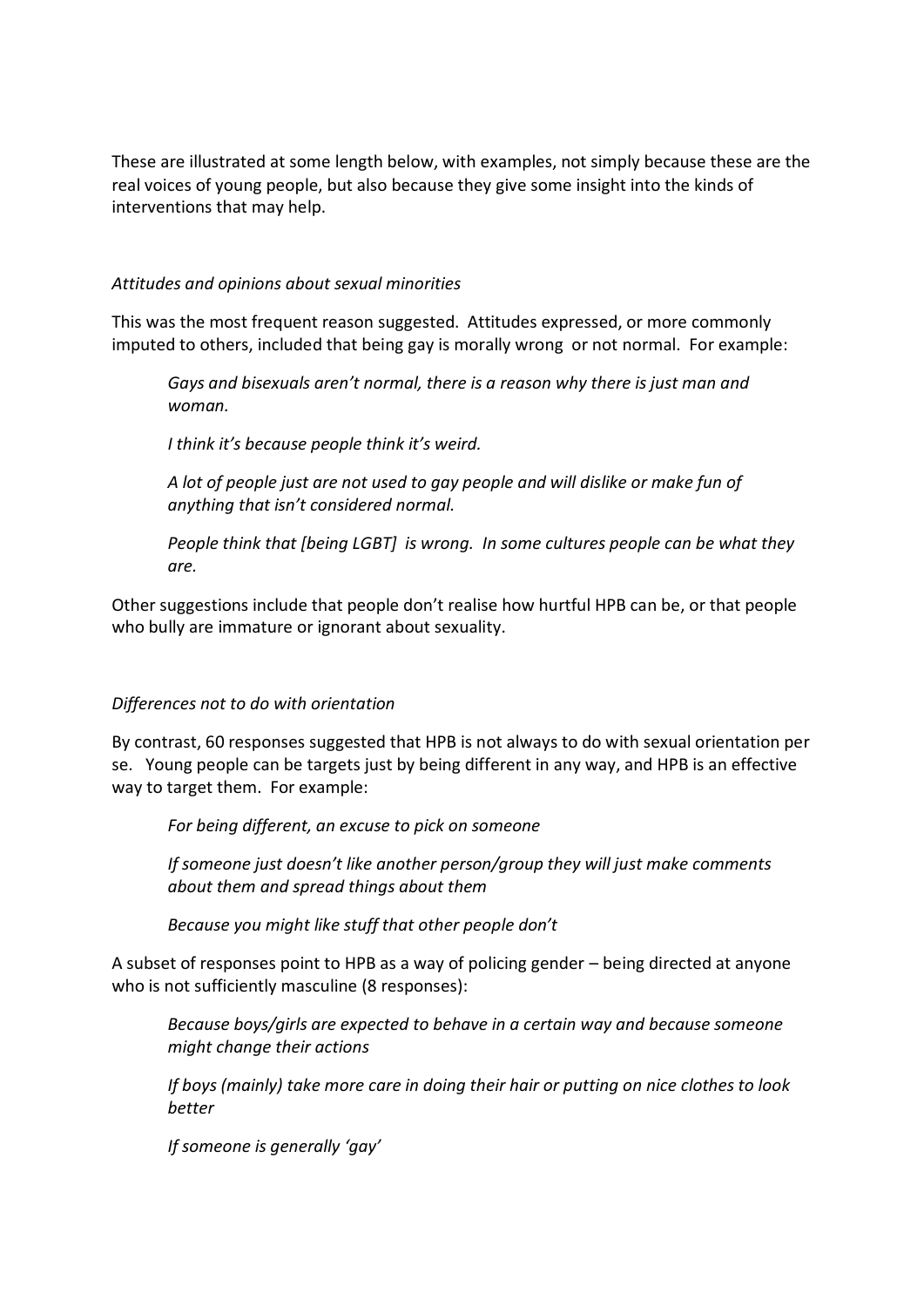# *LGBT people are "different"*

A particular attitude that young people named as driving HPB is the thought that LGBT people are different. Some statements suggested that this was reason enough in itself. Others pointed to particular differences such as not fitting in, or ways of acting. For example:

#### *Because of the way people act and they/people start to think things*

#### *Because gay/bisexual/lesbian people can act different*

The theory seems to be that LGBT people act in certain ways and that this makes them vulnerable either because people don't like those ways, or because this makes them stand out. One respondent perhaps summarised the theme in a single word – "stereotypes".

#### *Benefits to the perpetrator*

Some suggestions were along the lines that HPB happens because "it works". There were various benefits cited for administering HPB. Some are generic to all bullying actions, such as getting a laugh and showing off. Others are more specific benefits such as looking masculine:

*I think it is because some people think it is funny, but it's not.*

*People may be jealous or even showing off. Sometimes they are trying to prove something*.

*Just a bunch of idiots trying to act hard in front of their mates*

#### *An effective way to bully anyone*

Consistent with the last theme are responses that suggest HPB occurs because it is an effective way to bully those who are going to be bullied. Homophobia can be used to take out anger on someone, if one is jealous of a relationship, if someone is disliked, or just as a good "come back". Some responses suggested that perpetrators did not realise how hurtful HPB can be. For example:

*I think it mostly happens because people fall out with each other and they say bad things about each other.*

*People wanting to be nasty in general so can't come up with anything other than a gay comment*

*Homophobic bullying could happen as an insult, and to offend people who aren't homosexual more often*

*I think that some people are not aware that they are bullying*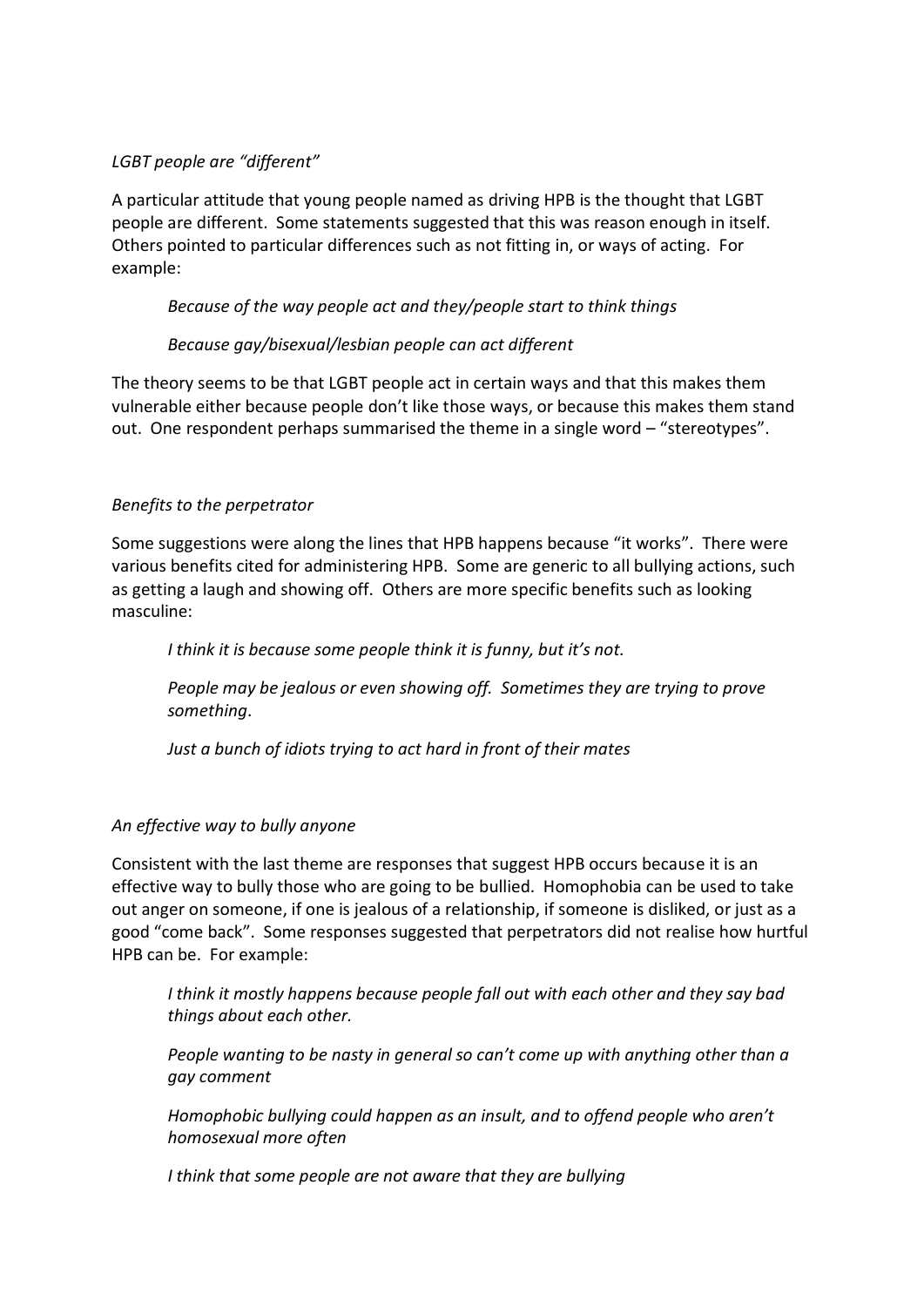Of course this can only work in a culture where it is less than optimal to be LGBT.

# *Emotions about LGBT people*

Although strictly speaking attitudes, some responses are coded in this category because they explicitly expressed emotions about LGBT. These ranged from discomfort to disgust, and are based either on being LGBT in itself, or on the experience of being around LGBT people. A few examples will make the point sufficiently:

*Because boys always want to be masculine, and the thought of being 'gay' or 'lesbian' is appalling*

*Because it is disgusting to be gay*

*Probably because they think that gays and lesbians will try to kiss the same sex*

*I don't really feel comfortable talking to a gay male because I'm male and I am not gay*

# *Insecurity of perpetrator*

Perhaps not surprisingly considering the above, some explanations for HPB focussed on possible confusion within those who bully, or a need to defend themselves against being the object of bullying:

*Because people might be afraid to admit their own sexuality or are confused*

*Because they are just trying to hide that they are homosexual*

*Maybe they are gay and don't want to be*

Given that many teens of any orientation engage in same sex sexual behaviour, or experience same sex desires, a degree of more or less comfortable self-questioning is likely to be widespread. Of course, this can only lead to HPB in a culture where being LGBT is less than a good thing.

#### *What can we do?*

This research suggests, in line with the international literature, that homophobic bullying is a widespread and complex phenomenon. Two aspects need to be acknowledged and addressed:

- That sexual minority youth often experience bullying, and that this has adverse consequences
- That most people who suffer from homophobic bullying are heterosexual, and that cumulatively about a quarter of pupils can identify an adverse consequence to themselves